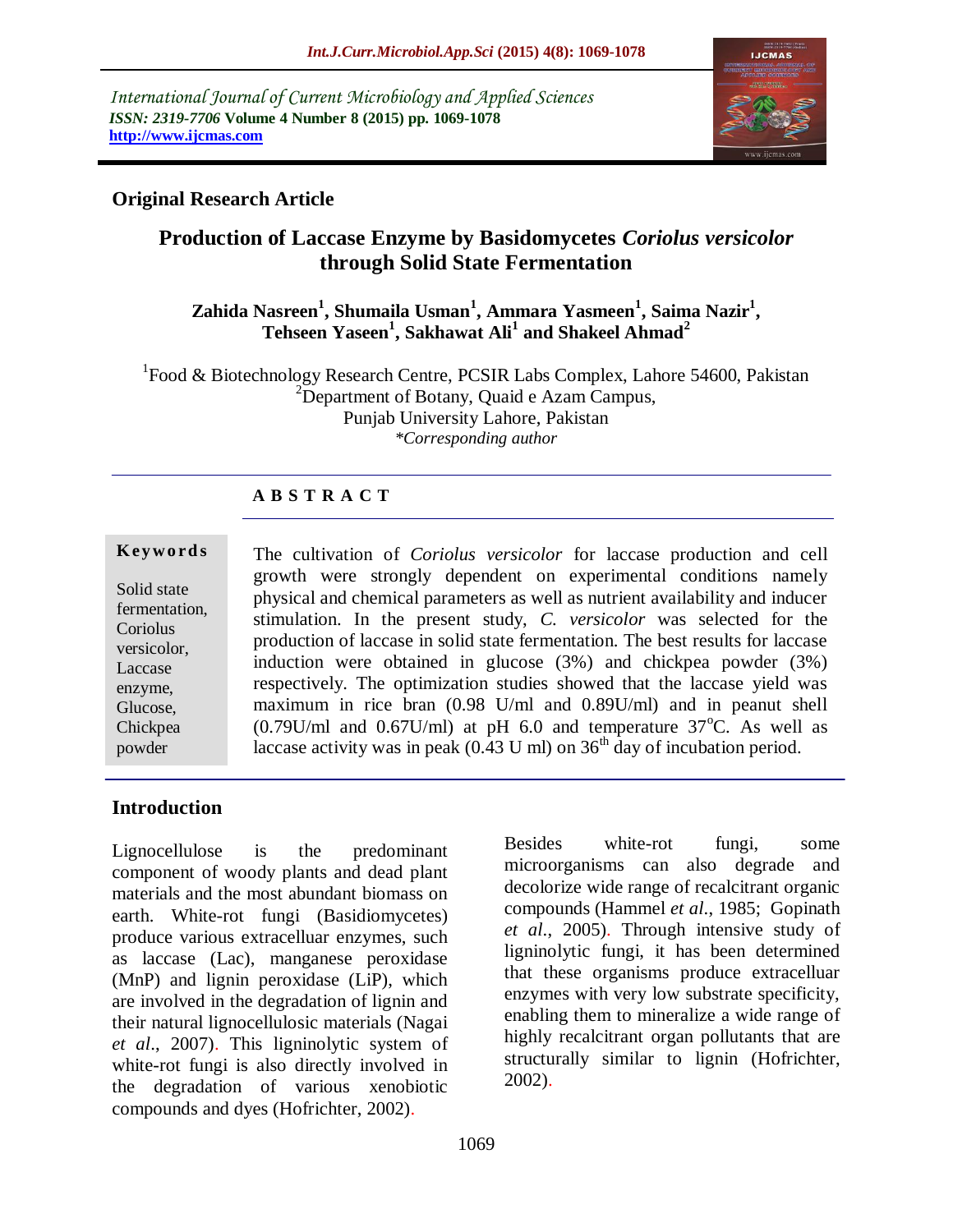*C. versicolor* a basidiomycete produces three ligninolytic enzymes which has an efficient degradation capacity of lignin, polycyclic aromatic hydrocarbons, a polychlorinated biphenyl mixture and a number of synthetic dyes [\(Tanaka](http://www.ejbiotechnology.info/content/vol10/issue3/full/1/index.html#31) *et al*. [1999;](http://www.ejbiotechnology.info/content/vol10/issue3/full/1/index.html#31) [Novotný](http://www.ejbiotechnology.info/content/vol10/issue3/full/1/index.html#22) *et al*. 2004). Recently several works are being done to search specific mechanisms of enzymatic lignin oxidation by each ligninolytic enzyme particularly by laccase (Castro *et al*[. 2003\)](http://www.ejbiotechnology.info/content/vol10/issue3/full/1/index.html#6). After determining correct oxidative mechanisms industrial biocatalyses can be utilised on a wide type of applications. *T. versicolor* cultures or separated ligninolytic enzymes can also be used as biocatalysts on other different industrial processes namely for decolourisation of industrial dyes [\(Swamy](http://www.ejbiotechnology.info/content/vol10/issue3/full/1/index.html#30)  [and Ramsay, 1999;](http://www.ejbiotechnology.info/content/vol10/issue3/full/1/index.html#30) [Amaral](http://www.ejbiotechnology.info/content/vol10/issue3/full/1/index.html#1) *et al.* 2004) and for waste-water treatments [\(Modi](http://www.ejbiotechnology.info/content/vol10/issue3/full/1/index.html#21) *et al.* [1998\)](http://www.ejbiotechnology.info/content/vol10/issue3/full/1/index.html#21) .

Large-scale production of *T. versicolor* or its ligninolytic enzymes would be very interesting for the oxidation of ligninocelulosic renewable materials. Selection of experimental conditions for fungi growth is very important for industrial applications and providing increasing ligninolytic enzymes production. Few studies have been done to find a good experimental strategy (Adejoye, and Fasidi, 2010). From a practical standpoint, proposed biotechnological applications will depend on a better understanding and control of the nutritional regulation of the ligninolytic system.

*T. versicolor* has been grown on rice bran and pea nut shell to see the lignolytic activity at different temperatures and pH. Glucose and chick pea effect is also analysed in order to improve laccase production or activity and effect of combination of both, inducer is evaluated for laccase industrial applications.

## **Material and Methods**

#### **Organisms**

In this study, we used mycelia of *Coriolus versicolor* belong to mushroom species to determine their ligninolytic activities. Mycelia obtained from fruit body of mushroom by tissue culture method and were transferred on Potato Dextrose Agar. Stock culture were maintained on Tein and Kirk medium (Tein and Kirk 1988) at  $4^{\circ}$ C and transferred monthly.

## **Screening of the fungal strain for the production of laccase.**

The screening of laccase producing *C. versicolor* was carried out on plates on defined medium with 3.0 g/L peptone, 10.0 g/L glucose,  $1.0$  g/L KH<sub>2</sub>PO<sub>4</sub>,  $0.001$ g/L Zn  $SO_4$ ,  $0.4g/L$ ,  $0.4g/L$  K<sub>2</sub>HPO<sub>4</sub>,  $0.0005g/L$ FeSO<sub>4</sub>,  $0.05g/L$  MnSO<sub>4</sub>,  $0.5g/L$  Mg SO<sub>4</sub> and 20g/ L agar were used. The media was supplemented with 0.02% guaiacol and then sterilized by autoclaving at  $121^{\circ}C \pm 1^{\circ}C$  and 15 lb/ in<sup>2</sup> for 15 minutes. Before pouring media into the plates, chloramphenicol was added to avoid any bacterial contamination. *C. versicolor* was inoculated into these plates and then plates were incubated at 25 +  $1^{\circ}$ C for 7 days. Laccase activity was visualized on plates containing 0.02% guaiacol since laccase catalyzes the oxidative polymerization of guaiacol to form reddish brown zones in the medium (Da Re *et al* 2008).

## **Laccase production on solid substrates.**

Solid State fermentation (SSF) was used for the production of laccase on solid substrates. Mycelial plugs from 3-day-old culture of *C. versicolor* on PDA were transferred in 250ml, Erlenmeyer flask containing 5g solid substrate and 15 mL distilled water. The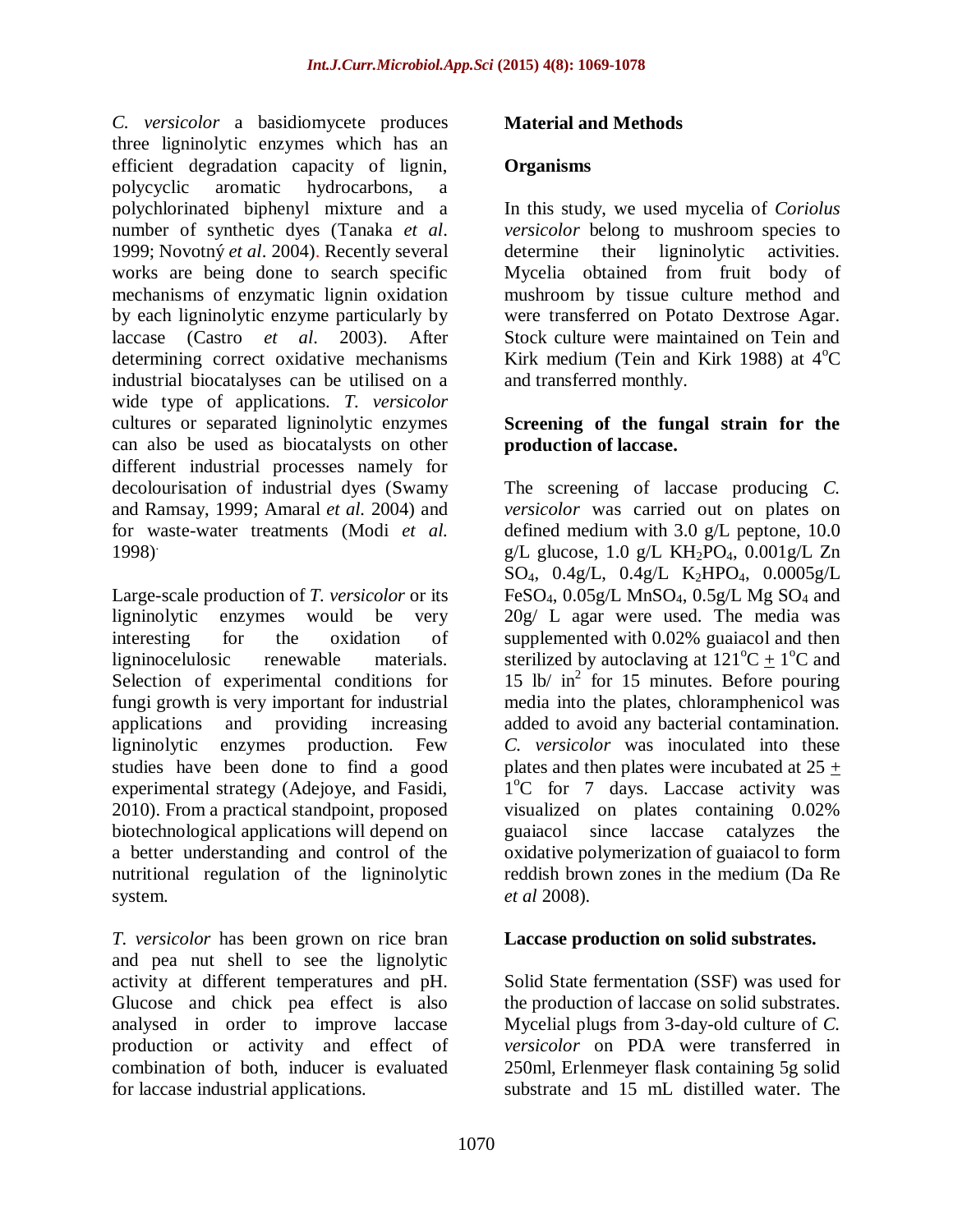solid substrates were rice bran and peanut shell. Mixture was incubated at  $37^{\circ}$ C in the dark for 36 days. Enzyme was extracted by adding 50mL of distilled water to the culture and mixed at  $4^{\circ}$ C for 1 hour. The culture was filter through cotton cloth and filtrate was used as enzyme solution (Claye *et al* 1996).

#### **Optimization of different culture conditions for production of Laccase.**

To find out optimal culture conditions for efficient production of laccase enzyme, the following factors were investigated i.e. initial pH, Incubation period, temperature, carbon and nitrogen sources.

## **Influence of initial pH**

Optimization of initial pH was done by adjusting it at different range from 4.5 to 7 pH was maintained using 1M HCl and 1M NaOH. Each flask containing 5g substrate, was autoclaved and then inoculated with *C. versicolor* under sterilized condition. The entire flasks were incubated at  $37^{\circ}$ C for 36 days. The variation in enzyme yield was determined after 36 days of incubation (Zahida *et al* 2007).

## **Influence of incubation time (days)**

For the best production of laccase, each flask contained 5g substrate was autoclaved and inoculated. Incubation was carried out at  $37^{\circ}$ C for 12, 18, 24, 36 and 42 days. Enzyme was harvested after 12, 18, 24, 36 and 42 days. The influence was examined on each 6 days of interval of inoculation (Jonathan and Fasidi, 2001).

## **Influence of temperature**

The flask fermentation was carried out at different temperatures, ranging from  $25^{\circ}$ C to 37 <sup>o</sup>C for 36 days (Zahida *et al* 2007).

#### **Influence of Carbon and Nitrogen source**

For the greatest production of laccase, glucose was used as carbon source and chickpea powder was used as nitrogen source. Each flask contained 1%, 2%, 3% and 5% glucose and chickpea powder in 5g substrate. Inoculated flasks were incubated at  $37^{\circ}$ C for 36 days. Enzyme was harvested after 36 days (Zahida *et al* 2004).

#### **Enzyme assay**

The enzyme activity was determined spectrophotometrically at  $37^{\circ}$ C using sodium acetate buffer. Oxidation of 2mM of guaiacol was monitored at 450nm. Guaiacol (2 methoxy phenol) was used as substrate. Sodium acetate buffer was prepared. A 1.36g of sodium acetate was dissolved in 900mL distilled water to make 10mM solution. Then, 50 mL of acetic acid was added drop wise in 900mL sodium acetate, until 5.0pH was obtained. Then volume was made up to 1000mL, and then 0.02mL guaiacol was dissolved in 100 mL distilled water to make 2mM solution. Total volume of reaction mixture and blank was 5mL. It contained 3mL acetate buffer having 1mL of 2nM guaiacol and 1 mL culture filtrate in reaction mixture while blank contained 1mL deionized water in place of culture filtrate. The enzyme activity was assayed by monitoring the absorbance at 450 nm just after the reaction mixture was prepared, and then it was incubated at  $37^{\circ}$ C, after 10 minutes absorbance was noted again at 450nm. One unit was defined as the amount of the laccase that oxidized 1 mM of substrate per min. Assay were carried out independently in triplicate (Robles *et al* 2000).

#### **Statistical analysis**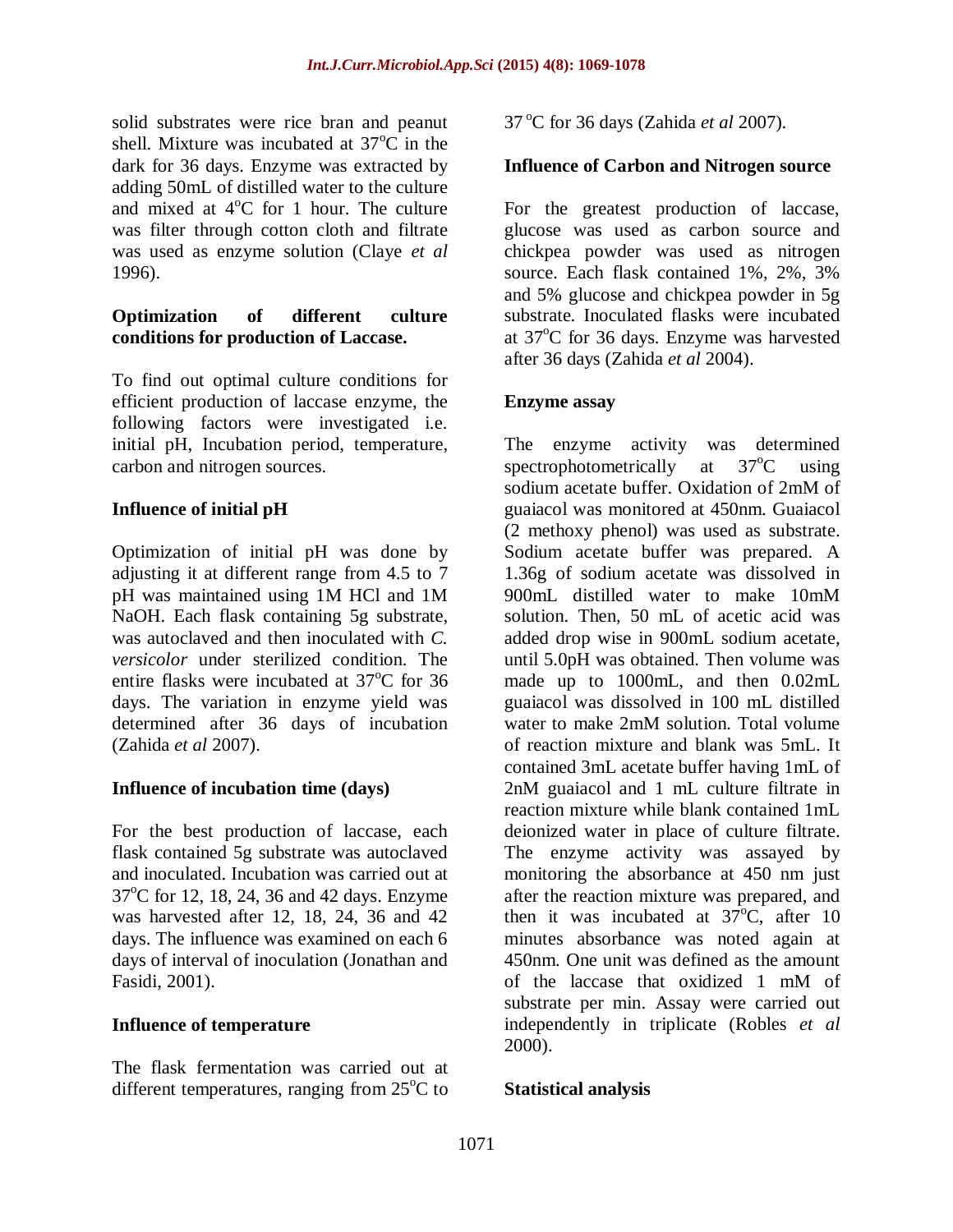The data was subjected to analysis of variance using ANOVA LSD (Least significant difference) computer package. The mean values were compared with the LSD (Domenic and Byron, 1999)

#### **Results and Discussion**

## **Influence of initial pH**

The value of laccase activity observed at pH 4.5 was 0.69+ 0.003 (in rice bran) and 0.46+0.003 (in peanut shell) which increased and the optimum point observed at pH 6 which was 0.97+ 0.003 (in rice shell) and (0.78+0.003) in pea nut shell.

Table 1 and 2 shows that the effect of different pH on the production of laccase. With the increase in pH, laccase production increased and become maximum at pH 6 while further increased in pH adversely affected the laccase activity and fungal biomass production. Substantial production was also observed at pH 5.5 in both substrates.

The value of laccase activity observed at pH 4.5 was 0.69+ 0.003 (in rice bran) and 0.46+0.003 (in peanut shell) which increased and the optimum point observed at pH 6 which was 0.97+ 0.003 (in rice shell) and 0.78+0.003(in peanut shell).

## **Effect of incubation time on laccase production in rice bran and peanut shell**

In table 3 and 4, the effect of different incubation period (days) on the yield of laccase production was demonstrated. Laccase production was highest on  $37<sup>th</sup>$  to  $42<sup>nd</sup>$  day. The value of laccase activity observed at  $12<sup>th</sup>$  day was  $0.22+0.005$  which increased and the most advantageous point of production observed at 42 days of

incubation which was 0.67+0.005. Similarly, in case of peanut most excited laccase production was observed at  $37<sup>th</sup>$  to  $42<sup>nd</sup>$  of incubation.

## **Influence of temperature**

The value of laccase activity observed at  $25^{\circ}$ C was  $0.38+0.005$  (in rice bran) and 0.26+0.005 (in peanut shell) which increased and the optimum point observed at  $37^{\circ}$ C which was  $0.88+0.003$  (in rice shell) and (0.66+0.004) in pea nut shell.

There was significant effect of incubation temperature on enzyme activity in case of rice bran and peanut shell. Laccase production was highest at  $37^{\circ}$ C, and then decreased at  $45^{\circ}$ C. The effect of different temperature on the yield of laccase was represented by Table 5 and 6.

## **Influence of carbon and nitrogen sources**

The value of laccase activity observed at 1% glucose and chick pea powder concentration was 0.87+ 0.005 and 0.89 + 0.003 (in rice bran) and  $0.67+0.005$  and  $0.68+0.005$  (in peanut shell) which increased and the optimum point observed at 3% glucose and peanut shell which was 0.83+ 0.005 and1.005+0.005 (in rice shell) and (0.82+0.005) in pea nut shell.

There was significant effect of glucose and chickpea powder values on laccase production using rice bran and peanut shell. The effect of different concentrations of glucose and chick pea powder on the yield of laccase was represented by in table7 and 8. Laccase production was highest at 3% glucose and 3%chickpea powder, subsequently decreased at 4% to 5% concentrations.

White rot fungi produce various extracelluar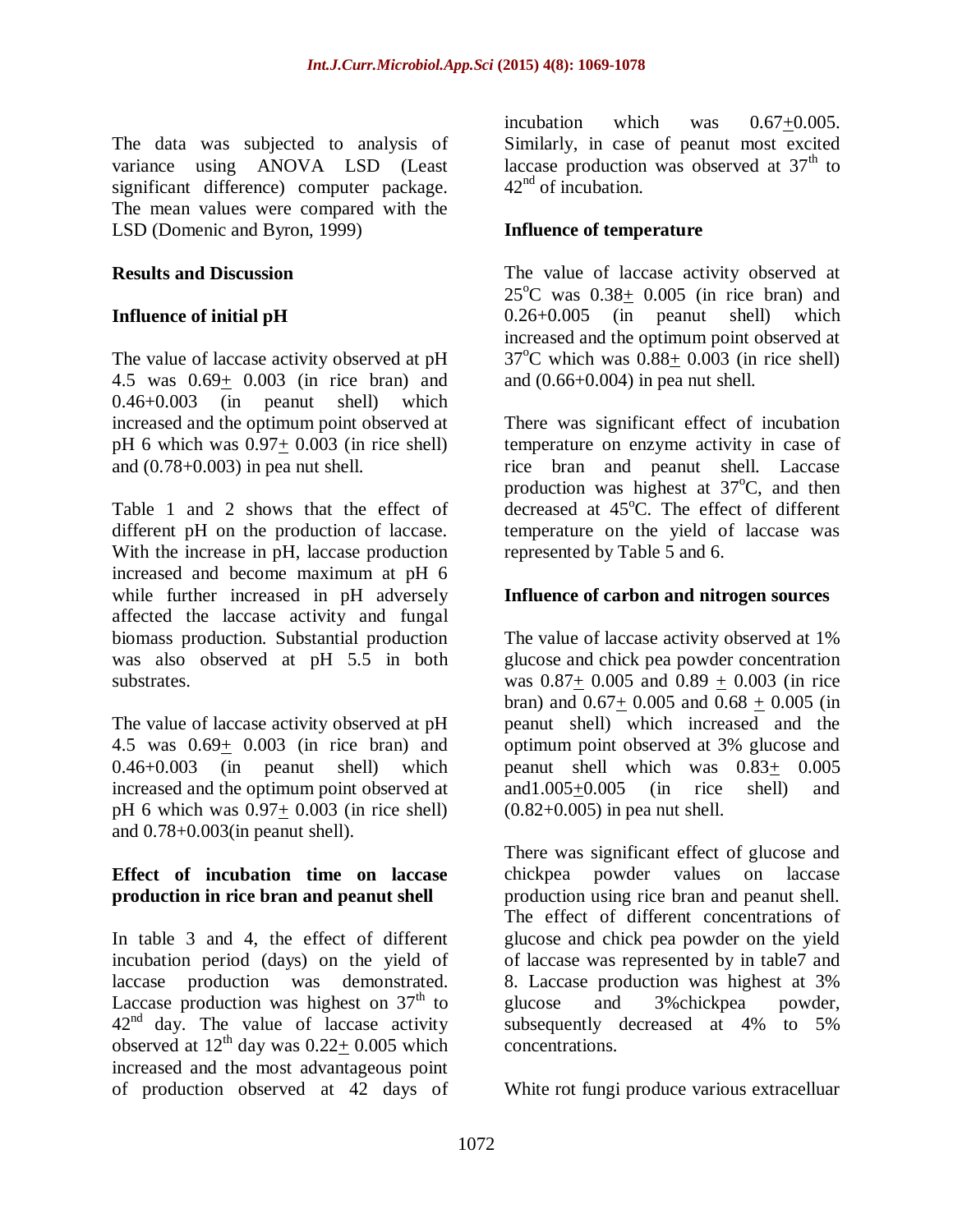enzymes, such as laccase (Lac), manganese peroxidase (MnP) and lignin peroxidase (LiP), which are involved in the degradation of lignin and their natural lignocellulosic materials. Laccase is mainly responsible for the decolorization of aromatic compounds. It is able to oxidize substrates such as ABTS, guaiacol. In *C. versicolor* inoculated plate, the appearance of dark reddish brown color takes place within 24h and the complete color change was observed in fourth day. Laccase production in white rot fungi is known to be influenced by a number of factors; little work has been done to study the regulation of laccase production.

*C. versicolo*r colored indicator compounds (guaiacol) that enable the visual detection of laccase production. The use of colored indicators is generally simple handling and

measurement is required, as laccase oxides guaiacol has been used as indicators for laccase production.

Results from this study showed that pH value of 6 was found to be the optimum for laccase activity. A similar pattern was observed in *Trametes trogii*. Gopinath *et al* (2005) reported that pH ranged for enzyme production of 4.5 and 6.5 (Fig- 1 and 2). It was also reported that culture pH is an index of fungi enzyme activity. The laccase activity in rice bran was up to 0.58-0.98 U/ml and in peanut shell it was recorded 0.36-0.79U/ml. 4.5 and 7 pH in our study showed lower laccase activity (0.692 and 0.58 in rice bran and 0.46-0.36 in peanut shell) and higher in pH 6 (0.98 in rice bran 0.79 in peanut shell) (Fig -1 and 2).

| Rice bran |        |                       |       | Peanut shell |                       |  |
|-----------|--------|-----------------------|-------|--------------|-----------------------|--|
| pH        | Mean   | <b>Std. Deviation</b> |       | Mean         | <b>Std.</b> Deviation |  |
| 4.5       | 0.6920 | 0.00300               | 4.5   | 0.4620       | 0.00300               |  |
| 5.0       | 0.8850 | 0.00300               | 5.0   | 0.6850       | 0.00300               |  |
| 5.5       | 0.9650 | 0.00300               | 5.5   | 0.7680       | 0.00300               |  |
| 6.0       | 0.9750 | 0.00300               | 6.0   | 0.7880       | 0.00300               |  |
| 6.5       | 0.7650 | 0.00300               | 6.5   | 0.5950       | 0.00300               |  |
| 7.0       | 0.5750 | 0.00300               | 7.0   | 0.3550       | 0.00300               |  |
| Total     | 0.8095 | 0.15034               | Total | 0.6088       | 0.16240               |  |

| <b>Table.1 &amp; 2Descriptive statistics of pH and laccase activity (Rice bran and peanut shell)</b> |  |  |  |
|------------------------------------------------------------------------------------------------------|--|--|--|
|------------------------------------------------------------------------------------------------------|--|--|--|

**Table.3 & 4** Descriptive statistics of Incubation time and laccase activity (rice bran & peanut shell

| Incubation<br>time (days) | Mean   | <b>Standard</b><br>Deviation | Incubation<br>time (days) | Mean   | <b>Standard</b><br>Deviation |
|---------------------------|--------|------------------------------|---------------------------|--------|------------------------------|
| 12                        | 0.2770 | 0.00300                      | 12                        | 0.2770 | 0.00300                      |
| 18                        | 0.4800 | 0.00300                      | 18                        | 0.4800 | 0.00300                      |
| 24                        | 0.6950 | 0.00300                      | 24                        | 0.6950 | 0.00300                      |
| 36                        | 0.8880 | 0.00300                      | 36                        | 0.8880 | 0.00300                      |
| 42                        | 0.8900 | 0.00300                      | 42                        | 0.8900 | 0.00300                      |
| Total                     | 0.6460 | 0.24680                      | Total                     | 0.6460 | 0.24680                      |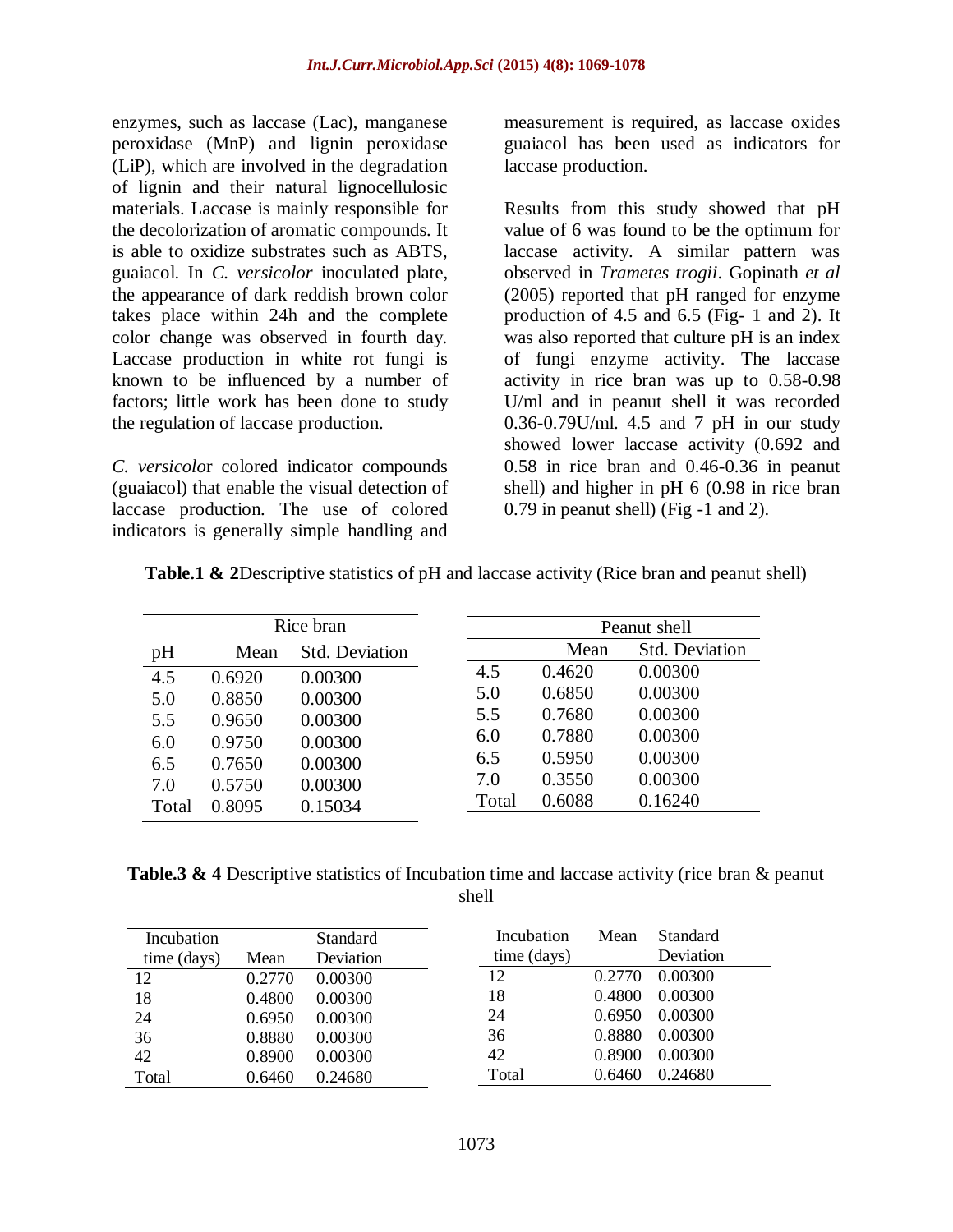| Incubation<br>temperature<br>(days) | Mean   | Standard<br>Deviation | Incubation<br>temperature<br>(days) | Mean   | <b>Standard</b><br>Deviation |
|-------------------------------------|--------|-----------------------|-------------------------------------|--------|------------------------------|
| 25                                  | 0.3850 | 0.00500               | 25                                  | 0.2660 | 0.00500                      |
| 30                                  | 0.4900 | 0.00500               | 30                                  | 0.3850 | 0.00500                      |
| 35                                  | 0.7900 | 0.00500               | 35                                  | 0.4650 | 0.00500                      |
| 37                                  | 0.8870 | 0.00300               | 37                                  | 0.4660 | 0.00400                      |
| 45                                  | 0.6250 | 0.00500               | 45                                  | 0.5560 | 0.00300                      |
| Total                               | 0.6354 | 0.19155               | Total                               | 0.4672 | 0.0.14187                    |

Table.5 & 6 Descriptive statistics of Incubation temperature & laccase activity (Rice bran & pea nut shell)

**Table.7 & 8** Descriptive statistics of glucose and chick pea concentration & laccase activity in Rice bran & pea nut shell

|               |        |                 | Chickpea      | Mean   | Standard  |
|---------------|--------|-----------------|---------------|--------|-----------|
| Glucose       | Mean   | <b>Standard</b> | powder        |        | Deviation |
| Concentration |        | Deviation       | concentration |        |           |
| $(\%)$        |        |                 | (%)           |        |           |
| 1%            | 0.8750 | 0.00500         | 1%            | 0.6850 | 0.00500   |
| 2%            | 0.9750 | 0.00500         | 2%            | 0.7850 | 0.00500   |
| 3%            | 1.0000 | 0.00200         | 3%            | 0.8250 | 0.00500   |
| 4%            | 0.7650 | 0.00500         | 4%            | 0.6650 | 0.00500   |
| 5%            | 0.5537 | 0.00451         | 5%            | 0.5650 | 0.00500   |
| Total         | 0.8337 | 0.16852         | Total         | 0.7050 | 0.09541   |

#### Effect of pH on laccase production using rice bran and pea nut shell



 $Fig.1$  Fig. 2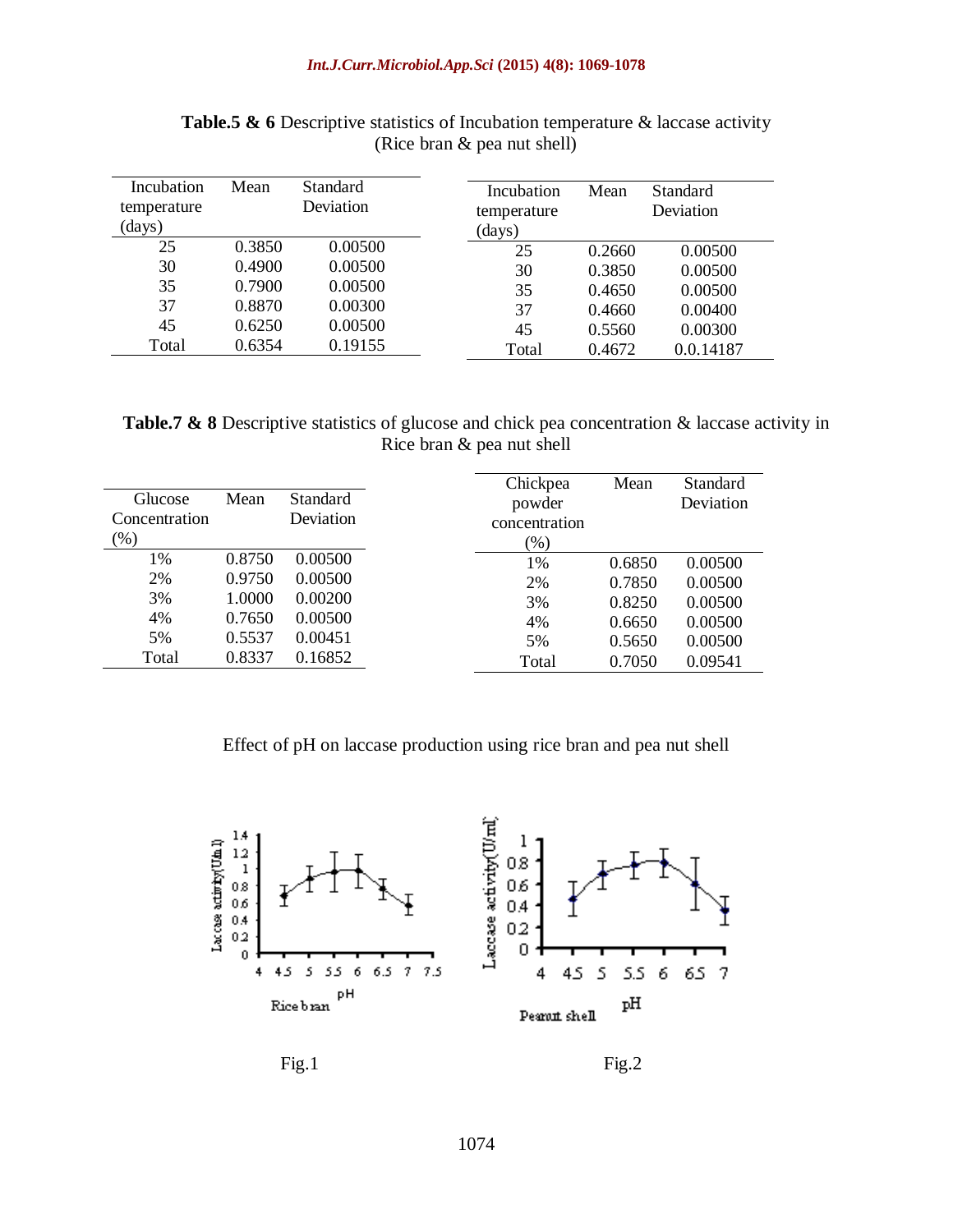Effect of incubation time on laccase production in rice bran and pea nut shell



Effect of incubation temperature on laccase production in rice bran and pea nut shell



Effect of different concentration of glucose and chick pea powder on laccase production in rice bran and pea nut shell



Laccase activities in solid medium of *C. versicolor* are also depend on incubation period. The highest laccase activity after 36 days of cultivation was obtained on rice bran (1.00 U/g substrates) and in peanut shell



(0.82U/g substrate). Laccase production in solid substrate, rice bran was higher than peanut shell (Fig 3 and 4). These results are agreement with the findings of Munoz *et al* (1997) who worked on *C. versicolor* for the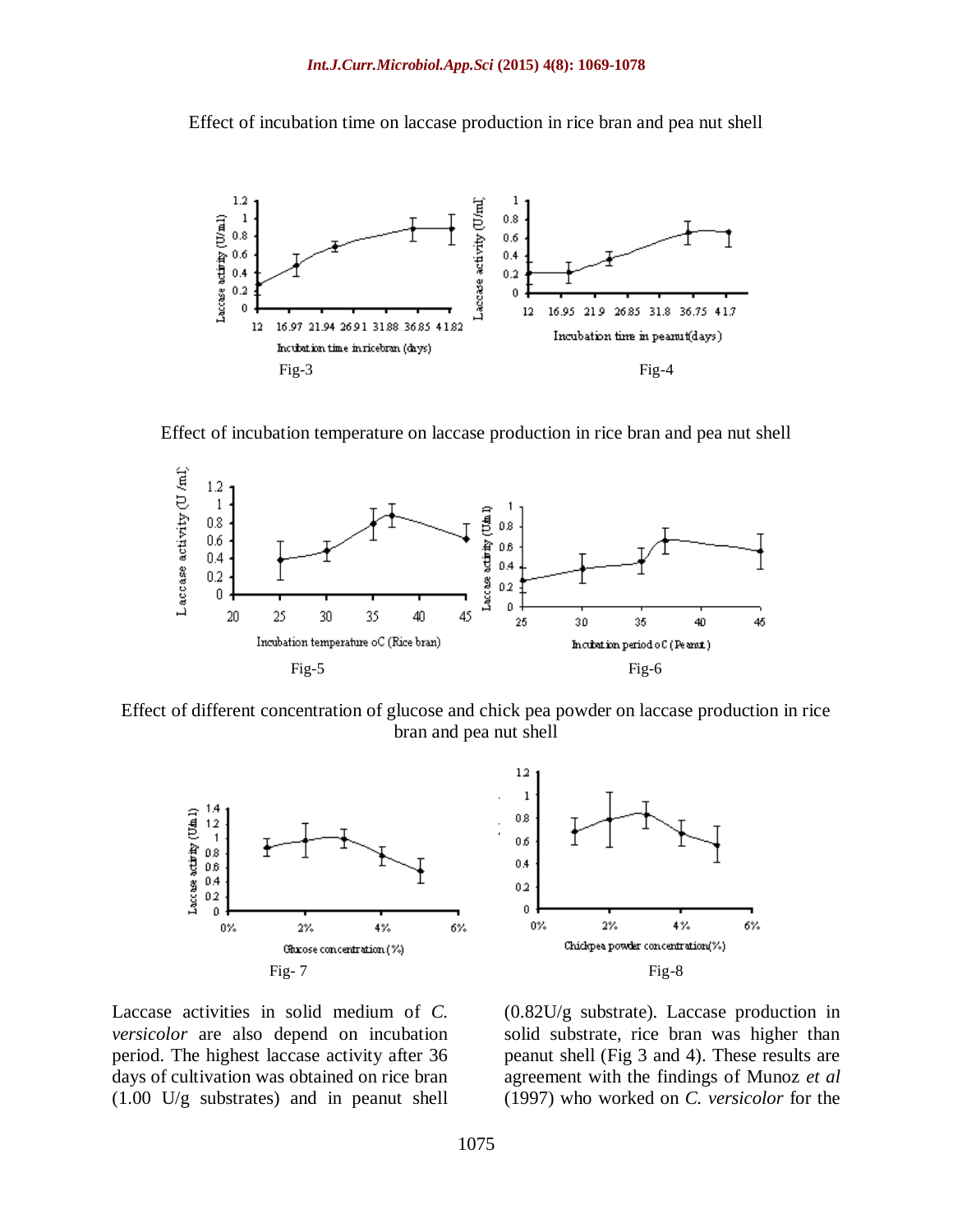production of laccase using rice bran. Machuca and Ferraz (2001) suggested that *C. versicolor* produced the highest laccase from solid state culture at 42 days of incubation of rice bran.

Cultivation on rice bran and peanut shell clearly exhibited the highest laccase production and, if the time course of enzyme production is considered, it is evident that laccase activity still increased after 36 days cultivation and this have to be further studied (Kasinath *et al* 2004) (Fig3 and 4).

It was also noticed that laccase production is maximum at temperature  $30-35^{\circ}$ C, with optimum temperature  $37^{\circ}$ C. Laccase activity of this fungus was not favoured by low or high temperature. Temperature higher than  $37^{\circ}$ C reduced the activity of ligninolytic enzymes (Fig-5 and 6). Similar observations are made by Saparrat (2000). He study that laccase activity in solid medium of *C. versicolor* are also dependent on temperature.

It was observed that carbon requirement affected enzyme activity of *C. versicolor*. Glucose supported highest enzyme activity (0.4850-0.8350 U/ml) after 36 days of incubation (Fig-7).The different concentrations of glucose (ac carbon source) that were tested for laccase production, (1, 2, 3, 4, and 5%) 3% glucose (0.8350 U/ml) stimulated the highest laccase production (Fig-7). Stajic *et al* (2006) obtained similar results with *Trametes versicolor* and obtained highest yield of laccase on barley bran at 4%. It was also evident that 2 and 4% concentrations of supplement slightly favorable for enzyme activity. As well as 5% treatment depicted minimum diminution.

Laccase activity was also observed in solid substrates in the study containing different concentration of nitrogen source. Among various concentration of chickpea (as nitrogen source) used, 3% chickpea powder stimulated higher production of laccase (Fig 8). Similar observations are made by Moldes, *et al* (2004) who found that laccase was also produced earlier when fungus was cultivated in a substrate with a high nitrogen concentration.

In view of the results obtained, it can be concluded that: Laccase production by *Coriolus versicolor* has been shown to depend markedly on the composition of the culture medium, nitrogen content and parameters such as pH of the production medium, temperature and nutrition parameters. The laccase activity in rice bran and peanut shell was high at pH 4.5 and low at pH 6. Similarly, high yield of laccase was produced in case of 4% of barley bran.

## **Acknowledgement**

The authors thank the PCSIR labs complex, Lahore Pakistan for providing facilities to carry out this work.

# **References**

- Adejoye, O.D.; Fasidi, I.O. (2010). Effect of cultural conditions on biomass and laccase production in submerged medium by *Schizophyllum commune*  (Fries), a Nigerian edible mushroom. EJEAFChe., 9(3): 600- 609.
- Amaral, P.F.F.; Fernandes, L.A.F.D.; Tavares, A.P.M.; Xavier, A.M.R.; Cammarota, M.C.; Coutinho, J.A.P. and Coelho, M.A.Z. (2004). Decolorization of dyes from textile wastewater by *Trametes versicolor*. Environmental Technology. 25 (11): 1313-1320.
- Castro, Ana, I.R.P.; Evtuguin, D.V. and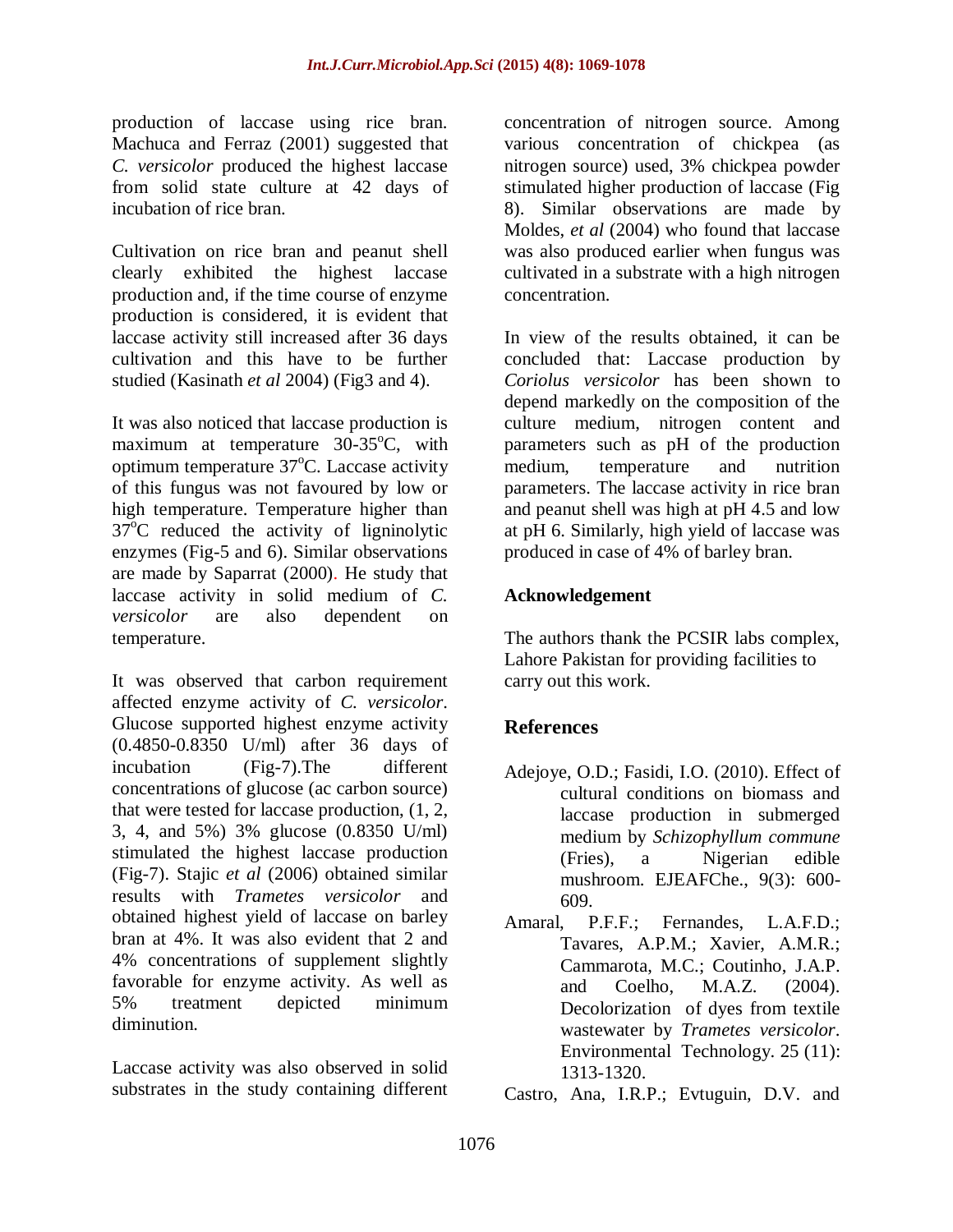Xavier, Ana M.R.B. (2003). Degradation of biphenyl lignin model compounds by laccase of *Trametes versicolor* in the presence of 1-hydroxybenzotriazole and heteropolyanion [SiW11VO40]5-. Journal of Molecular Catalysis B: Enzymatic, 22(1-2): 13-20

- Claye, S.S. A.; Idouraine, and Weber, C.W. (1996). Extraction of insoluble fiber from five sources. Food Chemistry, 5:305-310.
- Da Re, V.; Papinutti, L.; Villalba, L.; Forchiassin, F.;Levin, L. (2008). Preliminary studies on the biobleaching of loblolly pine Kraft pulp with *Trametes trogii* crude extracts. Enzyme Microb. Technol., 43: 164–168.
- Domenic, V.C and Byron, (1999). Methodological and bio statistical foundations of clinical neuropsychology and medical and health disciplines.  $2<sup>nd</sup>$  Ed; 78-89.
- Gopinath SCB; Anbu P; Hilda A (2005). Extracellular enzymatic activity profiles in fungi isolated from oilrich environments. Myco science 46: 119-126.
- Hammel, KE.; Tien, M.; Kalyanaraman, B.; Kirk, T.K. (1985). Mechanism of oxidative Ca-Cb cleavage of a lignin model dimer by *Phanerochaete chrysosporium* ligninase. J. Biol. Chem. 260: 8348-8353.
- Hofrichter, M. (2002). Review: lignin conversion by manganese peroxidase (MnP). Enzyme Microb. Technol*.* 30**:** 454-466.
- Jonathan, S.G and Fasidi, I.O. (2001). Effect of Carbon Nitrogen and Mineral …..Sources on growth of *Psathyerella autroumbonata*  (Pegler), a Nigeria Edible Mushroom. Food Chem., 72: 479- 483.
- Kasinath, A.; Lang, E. and Sasek, V. (2004). Ligninolytic fungi in bioremediation: extracelluar enzyme production and degradation rate. Soil Biology and Biochemistry.36 (10):1545-1551.
- Kirk, T.K and Tein, M. (1988). Lignin peroxidase of *Phanerochaete chrysosporium*. Method Enzymol, 161 B: 238-248.
- Machuca, A and Ferraz, A. (2001). Hydrolytic and oxidative enzymes produced by white and brown rot fungi during *Eucalyptus grandis* decay in solid medium. Enzyme and microbial technology, 29: 386-391.
- Modi, D.R.; Chandra, H. and Garg, S.K. (1998). Decolorization of bagassebased paper mill effluent by the white-rot fungus *Trametes versicolor*. Bioresource Technology. 66(1): 79-81.
- Moldes, D.M.; Lorenzo and Sanroman, M.A (2004). Different proportions of laccase isoenzymes produced by submerged cultures of *Trametes versicolor* frown on lignocellulosic waste. Biotehnol. Lett, 26: 327-330.
- Munoz, C.F; Guillen, A.T and Martinez, M.J. (1997). Induction and characterization of laccase in the lignolytic fungus *Pleurotus eryngii.* Current. Microbiology. 34:1-5.
- Nagai, M.; Sakamoto, Y.; Nakade, K.; Sato, T (2007). Isolation and characterization of the gene encoding a manganese peroxidase from *Lentinula edodes*. Mycoscience 48: 125-130.
- Novotny, C.; Svobodova, K.; ErbanovA, P.; Cajthaml, T.; Songulashvili, G; Elisashvili, V; Wasser, S.P.; Nevo, E.; Hadar, Y.( 2007). Basidiomycetes laccase
- and manganese peroxidase activity in submerged fermentation of food